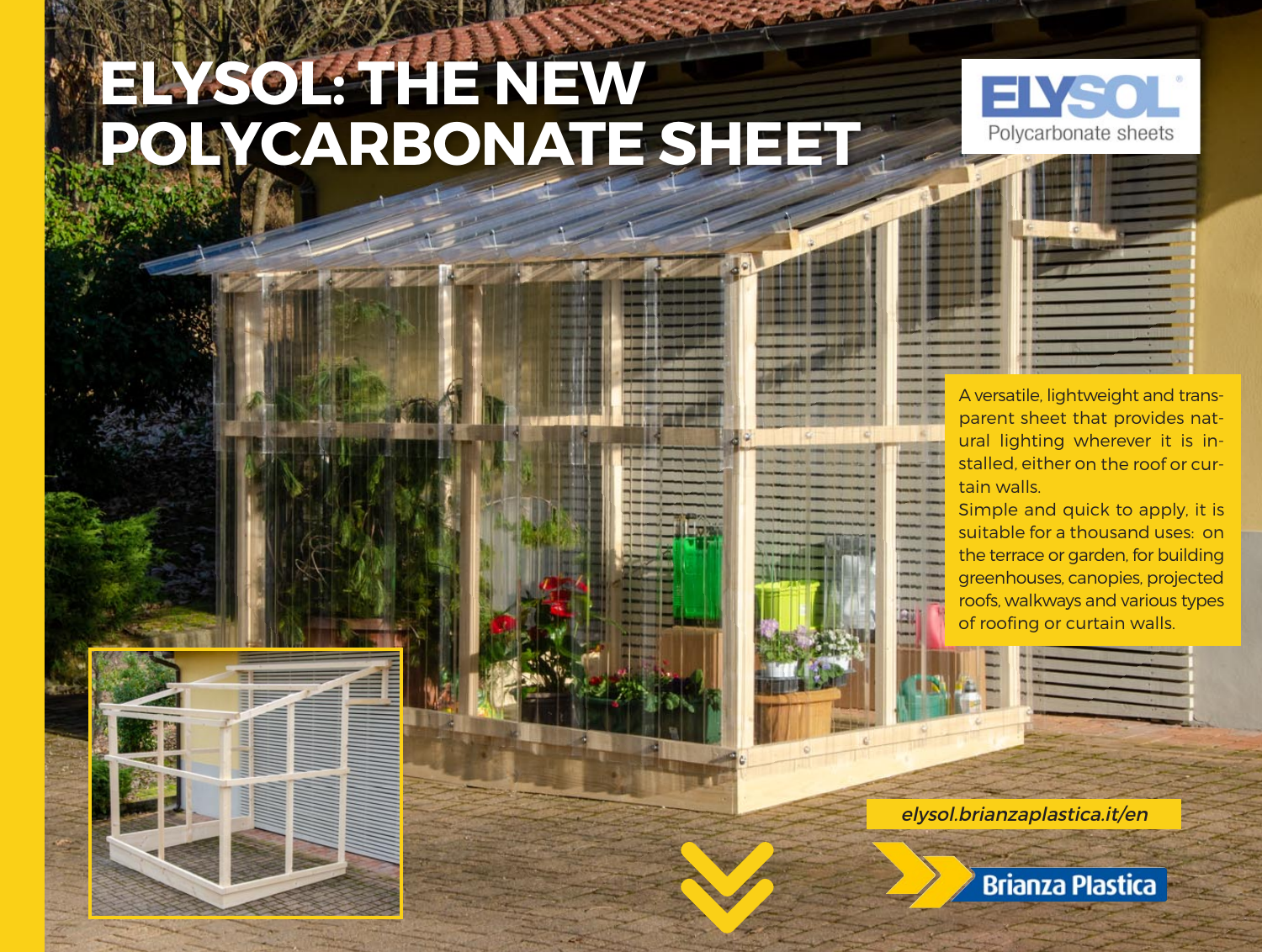

### TRANSPARENT AND RESISTANT

Elysol compact polycarbonate straight sheets are UV-protected on one or two sides sides, lightweight, highly resilient, versatile, with an excellent weather resistance; they have both a good fire performance and an exceptional capacity to transmit light. They are available in corrugated or ribbed profile.



Lateral overlap. The sheets are joined laterally by an overlap of one corrugation or rib, depending on the model chosen.

#### A FEW BASIC OPERATIONS



**1** Choose the screws according to the material of the structure and, to correctly fix the sheets, **drill a hole 3 mm larger in diameter than the screw**, in order to compensate the thermal expansion of the sheet.

2 To cut the sheet, take the measurements on the structure that has been built, and then transfer these measurements to the sheets: for angles other than 90°, it is practical to use a false square.



![](_page_1_Picture_11.jpeg)

**3** To mark the cuts squarely, after taking the correct measurements, place one full sheet on top to trace the cutting line, so that all the reliefs are followed with precision.

4 It is recommended to use an angle grinder with a thin disc for metal to cut the polycarbonate sheets, however, diamond-coated discs can also be used. The edges are very clean and smooth, which means that the work can be carried out quickly.

![](_page_1_Picture_14.jpeg)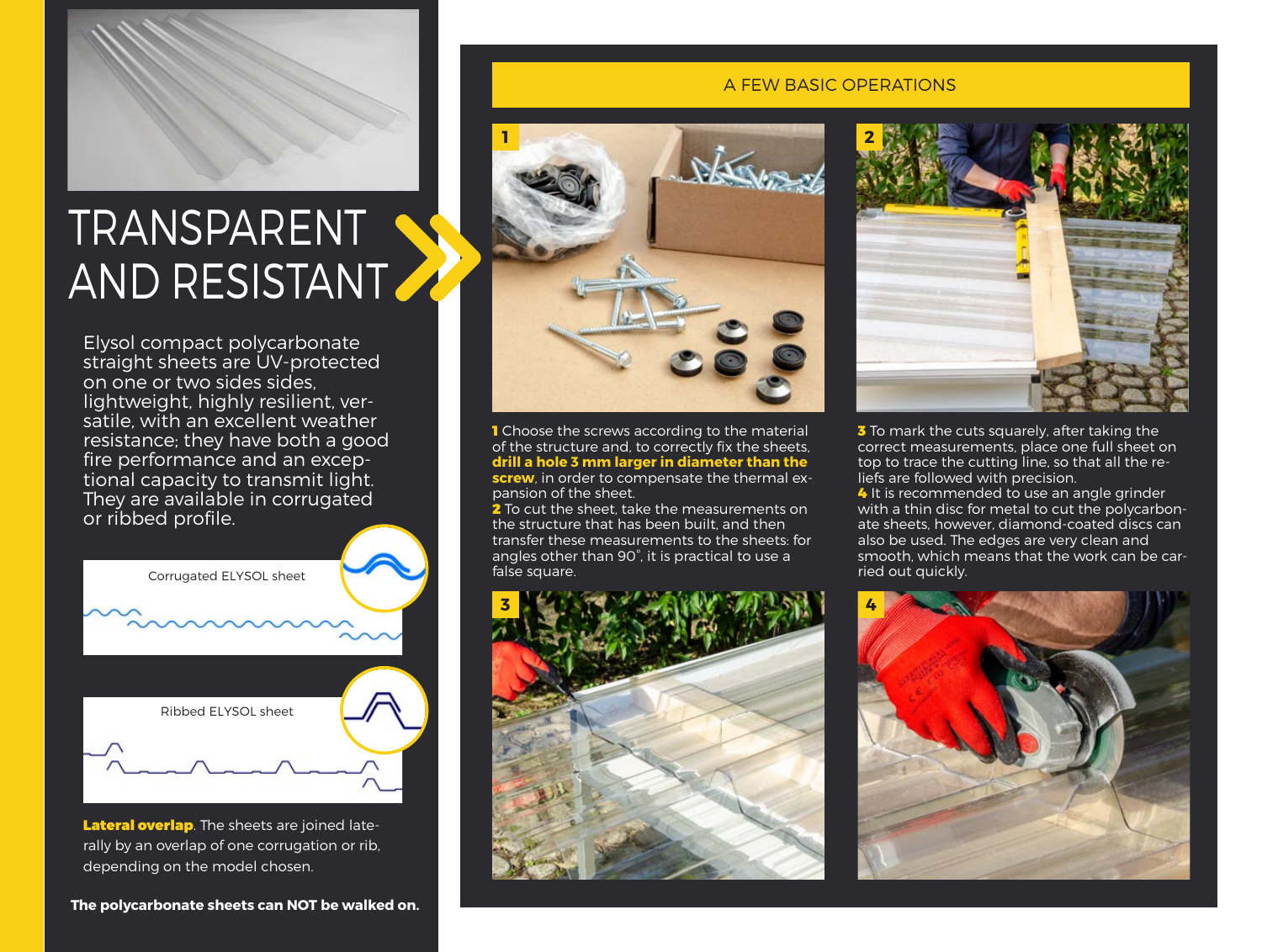![](_page_2_Picture_0.jpeg)

## ELYSOL FOR ROOFING

Lightweight and easy to handle, Elysol can also be easily installed on lightweight structures, even in case of large roof surfaces. It is recommended that the sheets protrude by 20 cm along the lower edge of the pitch; if you also want an overhang on the sides, allow one rib or corrugation to protrude.

![](_page_2_Picture_3.jpeg)

#### THE LARGE SIZE OF THE HOLE IS FUNDAMENTAL

![](_page_2_Picture_5.jpeg)

**1** For the first row of sheets, holes can be drilled even before laying the sheets; this is quicker, but it is important to have taken the exact measurement from the free edge of the sheet to the first fastening batten, at the centre of which the screws must be inserted. 2 The hole must always be drilled on the top rib (or top corrugation, in the case of corrugated sheets). **Make sure the hole is always** 

![](_page_2_Picture_7.jpeg)

![](_page_2_Picture_8.jpeg)

#### **3 mm wider than the screw** and that it is clean and free of burrs.

**3** Position the sheets of the first row starting from the leeward side; the side must overlap by one rib (or corrugation).

4 When cutting the sheets of each horizontal row, a greater length must be considered for the end overlap, which must be not less than 15 cm.

![](_page_2_Picture_12.jpeg)